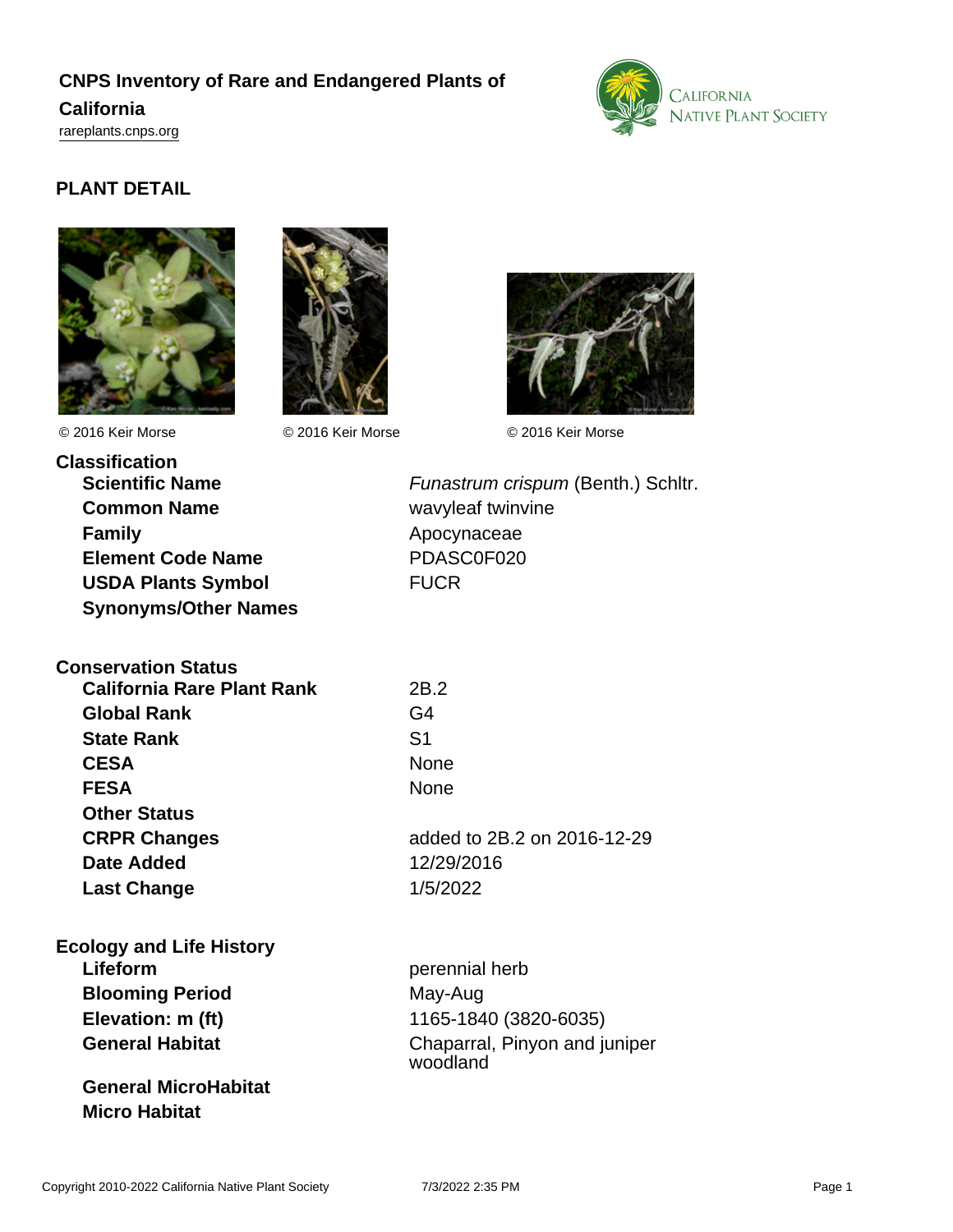## **Element Occurrence Data from California Natural Diversity Database Total Element Occurrences** 5 **Element Occurrence Ranks** Excellent (A) 0 Good (B) and the control of the control of the control of the control of the control of the control of the control of the control of the control of the control of the control of the control of the control of the control of Fair  $(C)$  1 Poor (D) 0 None  $(X)$  0 Unknown (U) 4

| _ _ _                      |                   |
|----------------------------|-------------------|
| <b>Occurrence Status</b>   |                   |
| Historical, $> 20$ years   | $\mathbf{\Omega}$ |
| Recent, $<$ 20 years       | 5                 |
| <b>Presence</b>            |                   |
| <b>Presumed Extant</b>     | 5                 |
| <b>Possibly Extirpated</b> | ∩                 |
| <b>Presumed Extirpated</b> |                   |

## **Location**

**CA Endemic** No

**Counties** Riverside (RIV)

#### **States**

Arizona (AZ), Baja California (BA), California (CA), Colorado (CO), New Mexico (NM), Oklahoma (OK), Sonora, Mexico (SO), Texas (TX)

## **Quads**

Martinez Mtn. (3311653), Toro Peak (3311654)

#### **Notes**

Definitions of codes preceding a county and/or quad:

\* Presumed extirpated

(\*) Possibly extirpated

Species may be present in other areas where conditions are favorable. These data should NOT be substituted for pre-project review or for on-site surveys.

## **General Notes**

Discovered in CA in 2006 by Jordan Zylstra. Potentially threatened by development. Possibly threatened by recreational activities and vehicles. See Plantas Hartwegianas imprimis Mexicanas 291 (1849) for original description, and Repertorium Specierum Novarum Regni Vegetabilis 13(363/367):284 (1914) for revised nomenclature.

## **Distribution**

## **Threats**